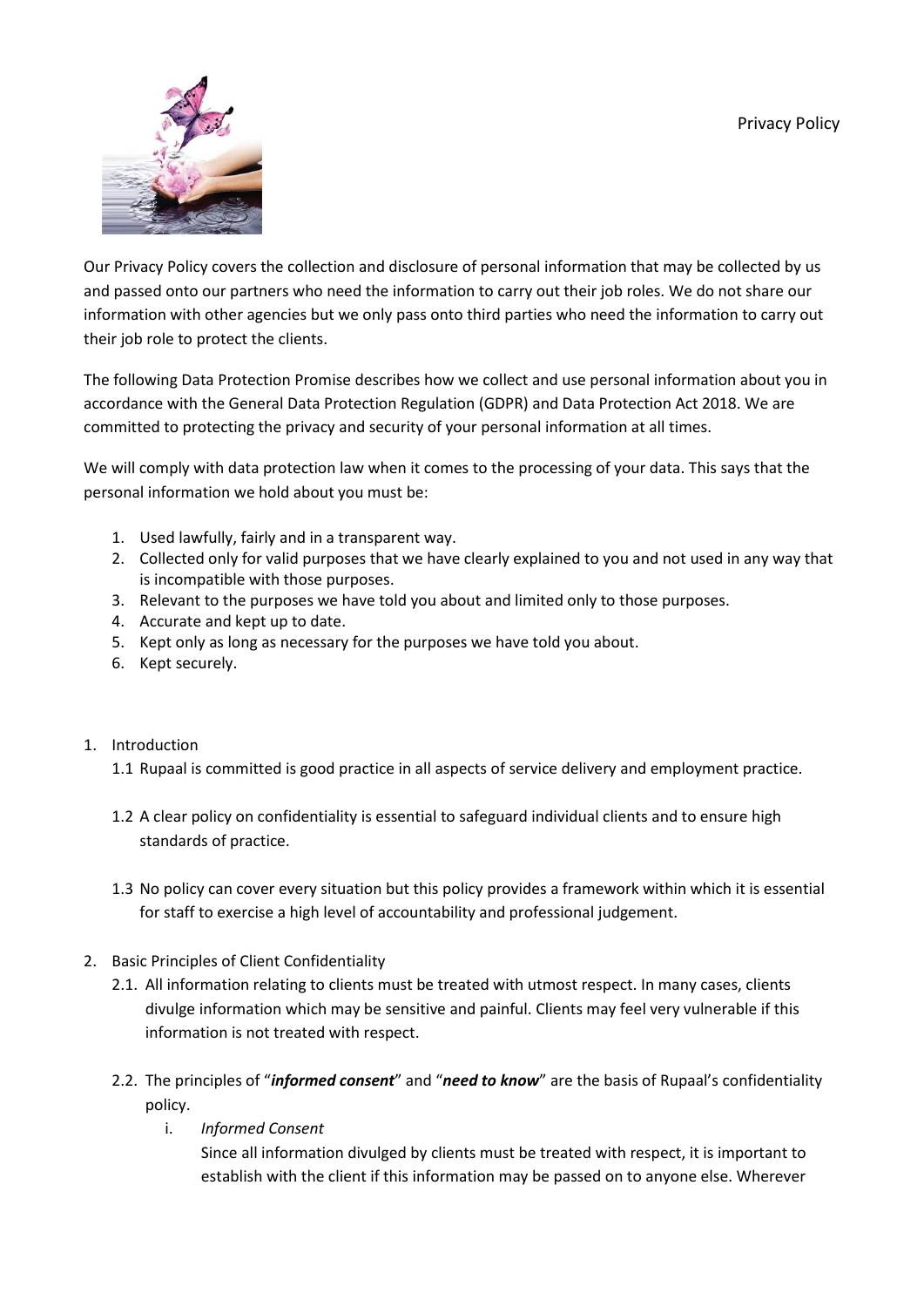possible, permission to share information must be sought from the individual client concerned.

ii. Need To Know

Information given by a client to a member of staff should only be passed on to someone else where there is a legitimate *need to know* in order to deliver a service to the person.

2.3. In practice, there are exceptional circumstances where information will need to be shared with other agencies against the expressed wishes of the client.

For example:

- A client's life is considered to be at risk
- Other people's lives are considered to be at risk
- It is a requirement of a court order
- It is a requirement of law
- It is in the public interest
- 2.4. All staff should be able to share all relevant information on case work and work in progress with their line manager. The need for both formal and informal supervision is essential for both accountability and staff support. Clients should be made aware that key workers involved in their care and support will need to discuss their involvement with their line manager.
- 2.5. The main public interest justification for the disclosure of health information are as follows (based on Department of Health Guidance 1994):
	- For public accountability and monitoring purposes
	- Serious risks to the health of other individuals
	- Serious risk to public health
	- The reporting of adverse drug reactions
	- The prevention, detection or prosecution of serious crimes
	- Disclosures to professional regulatory bodies (e.g. investigations of professional mis-conduct)
	- Bona Fide and approved clinical and scientific research and surveys
- 2.6. Any requests for information from an external agency on the grounds of public interest should be treated with care, discussed with senior managers and fully documented. Depending on the nature of the request and the information requested, it may be necessary to arrange an review meeting with the relevant agencies involved.
- 2.7. Where a request for disclosure in made in relation to a serious crime, the following conditions must be satisfied.
	- The crime must be sufficiently serious for the public interest in disclosure to prevail over the individual's right to confidentiality
	- It must be established that without the disclosure the task of preventing or detecting the crime would be seriously prejudiced or delayed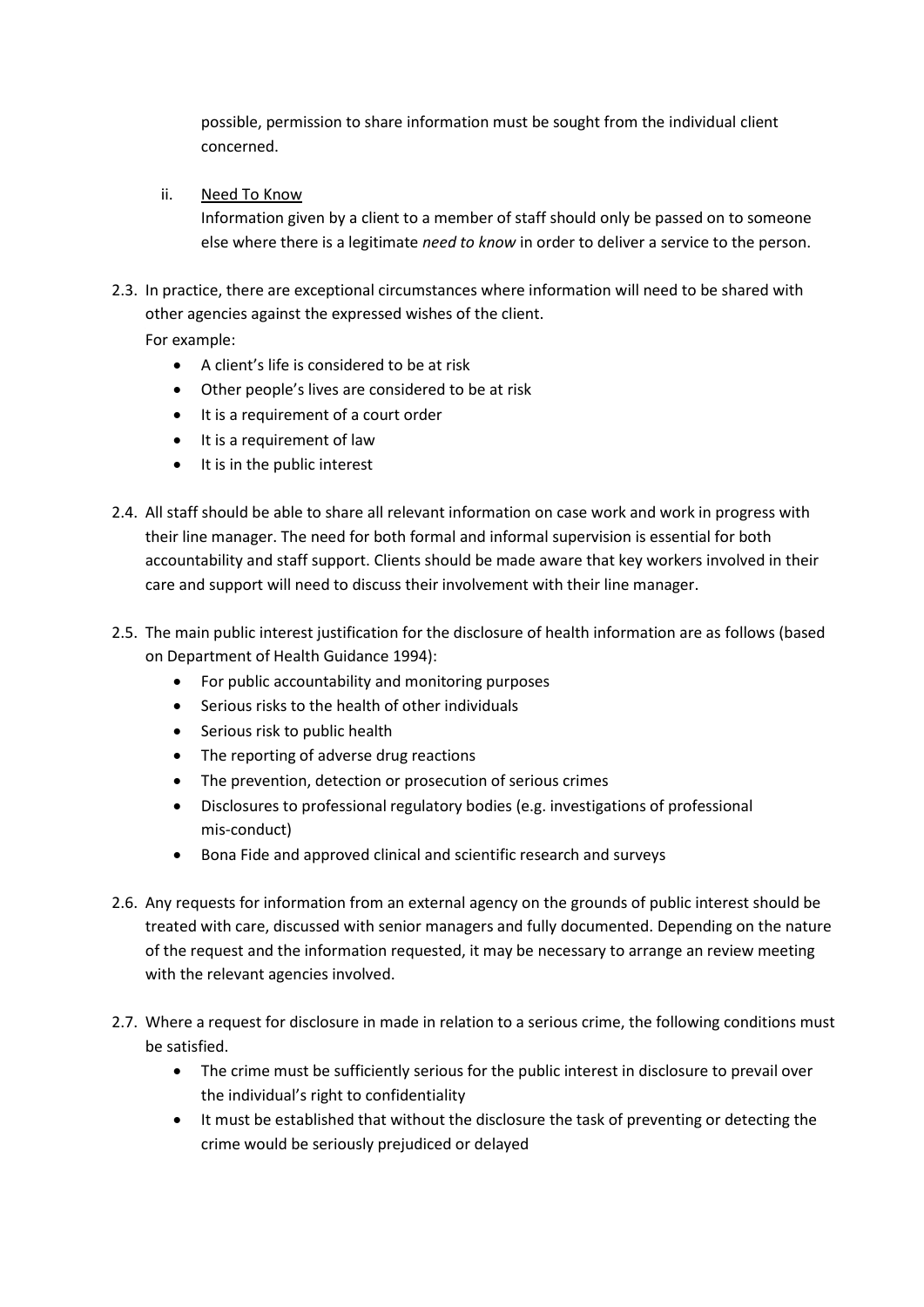- 2.8. Disclosure of Information in Respect of Abuse or Supply of Illegal Drugs In line with Point 2.3, the disclosure of information to the police in order to comply with Rupaal's Use or Supply of Illegal Drugs, Corporate Policy, is permissible with or without the expressed permission of the client. If such information is to be shared this should only be done in consultation with the Senior Manager.
- 2.9. Protection of Children and Vulnerable Adults

In the event of a worker being made aware of information relating to possible or actual physical, sexual, financial or emotional abuse of children or vulnerable adults, they should report their concerns immediately to their line manager and the relevant Service Director or senior on-call manager. Their concerns will be dealt with within the agreed Child Protection Policy or Vulnerable Adults Policy, devised by the Social Services Department in the relevant Local Authority. Reference should also be made to Rupaal's Child Protection Policy and Adults at Risk Policy and the safety of children and vulnerable adults should always be given the highest priority and should override considerations of confidentiality.

- 2.10. If any member of staff feels that any of the situations outline in 2.7 or 2.8 apply, then it is essential that they discuss the matter with their Line Manager, Duty Manager, or any other senior member of staff.
- 3. Case Files
	- 3.1. Rupaal will establish an individual case file for each client. Files must be kept up to date and relevant, ensuring that each entry is signed dated.
	- 3.2. Every client has an established case file, which the member of staff is responsible for establishing and maintaining. Files must be kept up to date and relevant, giving clear dates and the signature of the staff member making the entry.
	- 3.3. Staff should avoid taking client files out of the office. In unusual circumstances client flies may be removed with the prior agreement of the Service Manager. In such cases files should be booked out giving the name of the person taking the file, the client's name and expected date of return. If removing a file copies of the yellow front sheets detailing essential information should be retained in the file hanger, so that staff working with the client will have access to such information in the event of an emergency.
- 4. Your rights
	- 4.1 Right to Access this means that you can ask us for a copy of all personal data we hold about you. This enables you to receive a copy of the personal information we hold about you and to check that we are lawfully processing it.
	- 4.2 Correction Right if you believe that any of the information we hold about you is incorrect or out of date, you have the right to correct such information by providing us with the correct up to date information. In addition, you can ask us to delete the incorrect or out of date information and we will be happy to do so unless we are prevented from doing so by law or regulation.
	- 4.3 Right to be forgotten this enables you to ask us to delete or remove personal information where there is no good reason for us continuing to process it. Please note that where we are obliged to keep your personal data because of a regulatory or legal requirement, we will not be able to delete the data and must continue to retain it.